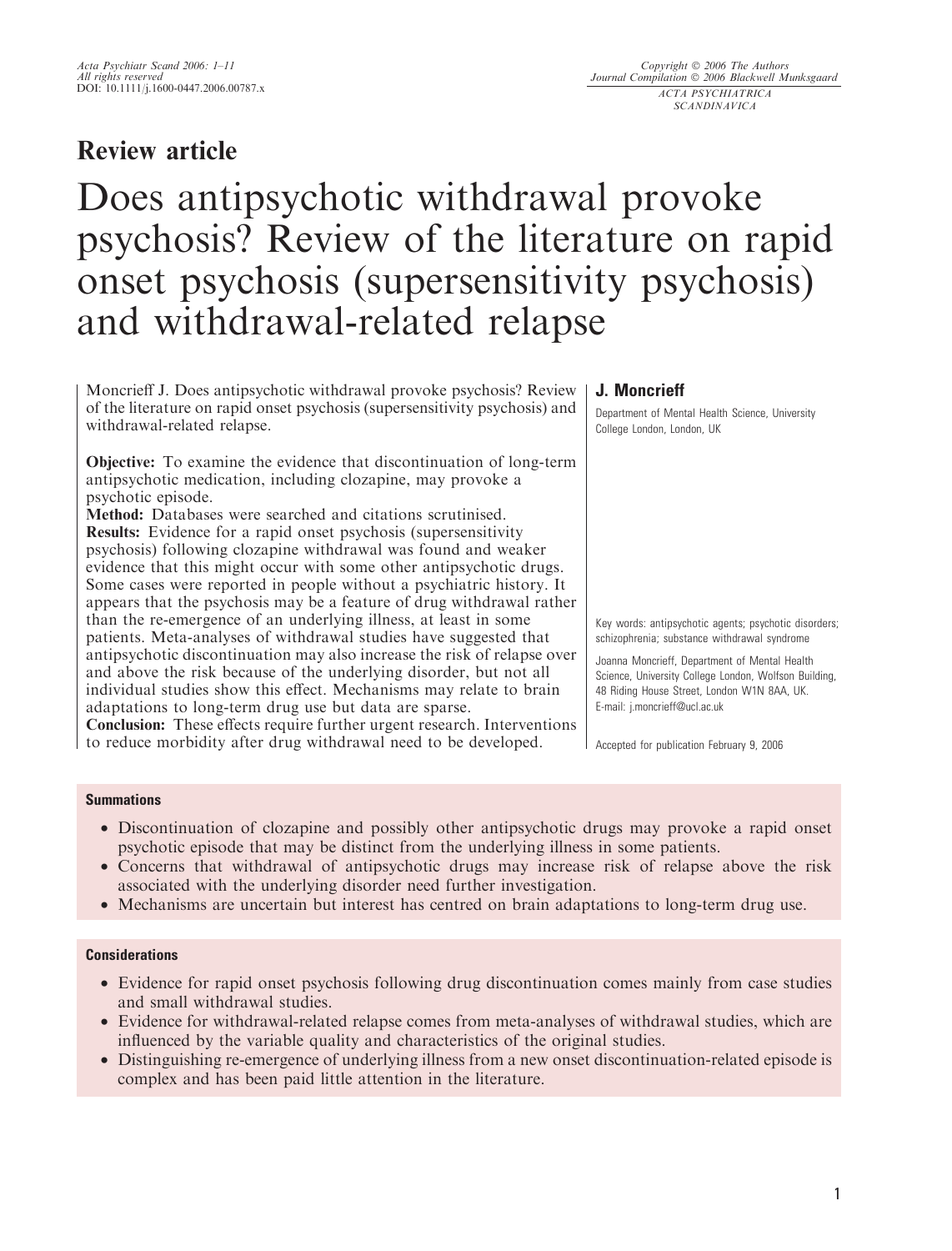# **Moncrieff**

# Introduction

Antipsychotic drugs are widely prescribed as longterm treatment for people with schizophrenia and other psychotic disorders. However, it is sometimes desirable to reduce or stop these drugs because of excessive dosing, side effects, long periods of stability, patient requests or non-compliance. Clinical practice is still dominated by the assumption that adverse effects following drug discontinuation are attributable to the re-emergence of the underlying illness. However, the consequences of withdrawing psychiatric drugs are complex and may relate either to the underlying illness, to the process of drug withdrawal itself, or to psychological or contextual factors. It is well established that antipsychotic drugs are associated with a physiological discontinuation syndrome. Other consequences of withdrawal have been described, including a rapid onset psychosis, sometimes called supersensitivity psychosis. In addition, some authors have suggested that the process of antipsychotic withdrawal may itself increase risk of relapse of schizophrenic or psychotic disorders, analogous to the increased risk of relapse demonstrated after lithium discontinuation in bipolar disorder (1).

I have preferred the term 'rapid onset psychosis' to 'supersensitivity psychosis' because the former is neutral about possible mechanisms. The term 'supersensitivity psychosis' refers to the proposal that chronic administration of dopamine-blocking drugs increases sensitivity of dopamine receptors in the mesolimbic system. These over-react to normalising levels of dopamine after drug discontinuation-producing psychotic symptoms, analogous to the proposed mechanism of tardive dyskinesia (2, 3). Chouinard and Jones (3) proposed criteria for identifying 'supersensitivity psychosis', which they believed included cases of psychosis, which deteriorated during continued drug treatment, as well as cases occurring after drug withdrawal. However, there is no consensus about the existence or mechanism of supersensitivity psychosis (4) and hence the criteria have not been generally applied.

The nature of any rapid onset psychosis also needs to be determined. So far, the literature is ambiguous about whether it is thought to be a recrudescence of the underlying illness or a new phenomenum. Although these situations may not be easy to distinguish, if the process of antipsychotic drug withdrawal is psychotogenic in itself, then the psychosis might be expected to have its own distinct and relatively consistent symptom profile. This might be similar to a stimulantinduced psychosis, if excessive dopaminergic

activity is involved. Drug withdrawal would also be expected, on occasion, to provoke a psychotic reaction in people taking long-term antipsychotic or related drugs without a psychiatric history. This scenario is also more plausible if the psychosis follows shortly after withdrawal and coincides with the onset of other withdrawal symptoms, determined by drug half-life, and if symptoms resolve rapidly on reinstatement of treatment. The origin of symptoms also likely depends on the stage and nature of the underlying illness. In acute stages, or in cases with chronic ongoing symptoms such as 'treatment resistant' cases, psychotic symptoms may indicate the return of temporarily suppressed symptoms. In a stable phase, they are more likely to indicate a new phenomena.

Research on withdrawal-related relapse is complicated by difficulties of defining relapse in schizophrenia, which often involves 'fluctuation of symptom severity, not necessarily discrete episodes of illness' (5). Many withdrawal studies do not define relapse precisely or use a low threshold, such as small increase in rating scale score, which means that physiological discontinuation symptoms or psychological reactions to discontinuation might be mistaken for relapse (6, 7).

# Aims of the study

This review sets out to examine the evidence for rapid onset psychosis and increased risk of relapse following antipsychotic withdrawal or reduction and to discuss the implications of these scenarios. Other features of the proposed supersensitivity concept such as worsening of symptoms during continued drug treatment and associations with other proposed indicators of supersensitivity have not been examined.

# Material and methods

MEDLINE, Embase and PsychLit databases were searched using the following simple keywords: 'antipsychotic drugs' and 'neuroleptic drugs'. Each of these terms was combined with each of the following words: discontinuation, withdrawal, relapse and psychosis. Searches were also performed using the phrases 'supersensitivity psychosis,' tardive psychosis,' dopamine supersensitivity,' 'rebound psychosis' and 'rapid onset psychosis'. Reference lists of all relevant papers were scrutinised and two authors were asked if they knew of any recent relevant literature. Formal meta-analysis was not conducted because of the small number and heterogeneity of studies, but where numbers permitted, overall incidence rates of rapid onset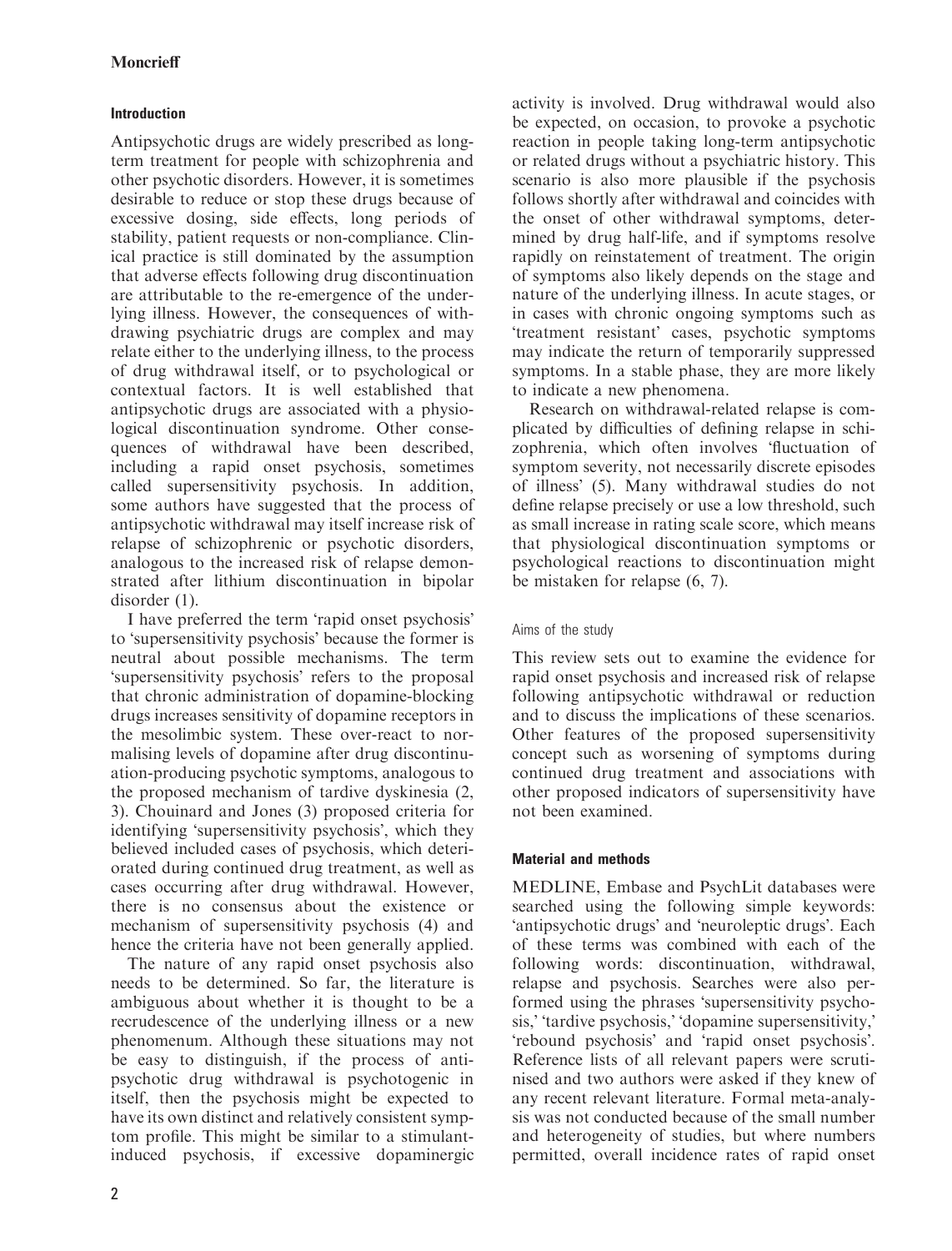psychosis were calculated with confidence intervals (CI) according to formulae given in Prince et al. (8).

# **Results**

## Rapid onset psychotic reaction (supersensitivity psychosis)

The rapid emergence of psychotic symptoms within a few days or weeks of drug discontinuation or reduction has been described in relation to older antipsychotics and some atypical agents, notably clozapine. Ten papers were identified describing 42 individual cases of a suspected psychotic reaction after withdrawal or reduction of antipsychotic drugs excluding clozapine. These have been listed individually because little other data exist (Table 1).

A number of drugs were involved and discontinuation was usually gradual to some extent. In some cases onset was very rapid, within days of discontinuation. Of the symptoms noted, persecutory delusions and auditory hallucinations were the most frequent and visual hallucinations were described in two reports. Where it was described, all cases responded rapidly to restitution of antipsychotic drugs. Recent case reports concerning two elderly men on metoclopramide with no prior psychiatric history are particularly convincing because of the rapid onset of the psychotic symptoms after withdrawal and swift resolution after reinstatement of treatment. Both men had had cerebral vascular accidents 5–10 years earlier but were in a stable neurological condition and no neurological signs were reported at the time of the psychosis (15). One other case was traced involving a woman without a psychiatric history treated with reserpine for hypertension (9). Six cases were reported involving people with bipolar disorder with no previous psychotic symptoms  $(10, 12)$ . Several cases involved atypical drugs, namely olanzapine and quetiapine (14, 16).

Seven studies were found that set out to investigate the incidence and prevalence of rapid onset psychosis or supersensitivity psychosis after withdrawal of conventional antipsychotics (Table 2).

These consisted of five prospective withdrawal studies. Three of these used placebo substitution to conceal the process of withdrawal to some extent (18, 21, 23, 24). One study randomised patients in a crossover design to periods of withdrawal and drug continuation (23). All involved people with schizophrenia or psychosis who were taking a variety of antipsychotic drugs. All but one of the studies was small and several only reported global psychopathology scores. Where any level of increase in symptom scores was reported, it is

impossible to be sure whether psychotic symptoms were involved or merely physiological withdrawal symptoms such as insomnia and agitation (20, 21). Two studies were conducted with treatment-resistant populations in which case symptoms may have represented re-emergence of temporarily suppressed chronic symptoms (21, 24). Therefore, these studies provide little data from which to assess the existence of a rapid onset psychosis and its frequency, and hence no attempt was made to calculate overall rates. Results also vary with one study reporting no cases (22) and one reporting a clinically significant deterioration in eight out of 20 patients (18). Four patients deteriorated and then improved within a 4-week drug-free period, which the authors hypothesised was the pattern consistent with the occurrence of supersensitivity psychosis (18).

Two prevalence studies were also retrieved, which attempted to identify if patients had ever had an episode that might be classed as supersensitivity psychosis, using Chouinard et al.'s criteria (3). Results varied from 22% of patients fulfilling criteria at some point (19) to only 5% classed as 'probable cases' (22). Both studies used criteria that were not restricted to cases following drug withdrawal or reduction. However, in the later study, all cases identified did follow drug withdrawal and it was reported that all improved within 4 weeks of drug reinstatement (22).

Early descriptions of the physiological withdrawal syndrome with antipsychotics may also provide some evidence. Although the studies did not specifically identify a new onset psychotic syndrome after withdrawal [see review in Lacoursiere (25)], some did report severe and rapid deterioration in some patients, compatible with rapid onset psychosis (26, 27). One also notes new onset hallucinations in some patients (28). Recent studies of antipsychotic withdrawal in patients with depression (29) and obsessive–compulsive disorder (27) did not record any cases of psychosis, although deterioration of obsessional symptoms was noted in most patients. Studies of reduction of antipsychotics in people with dementia have not documented psychosis, and have generally noted overall improvements in behaviour (30). However, only global results are reported and because the authors were not looking for it, deterioration which might have indicated a psychotic reaction would probably have been attributed to recurrence of the original problem.

Evidence on clozapine. Evidence for a rapid onset psychosis after clozapine withdrawal is most compelling. Eleven papers reporting individual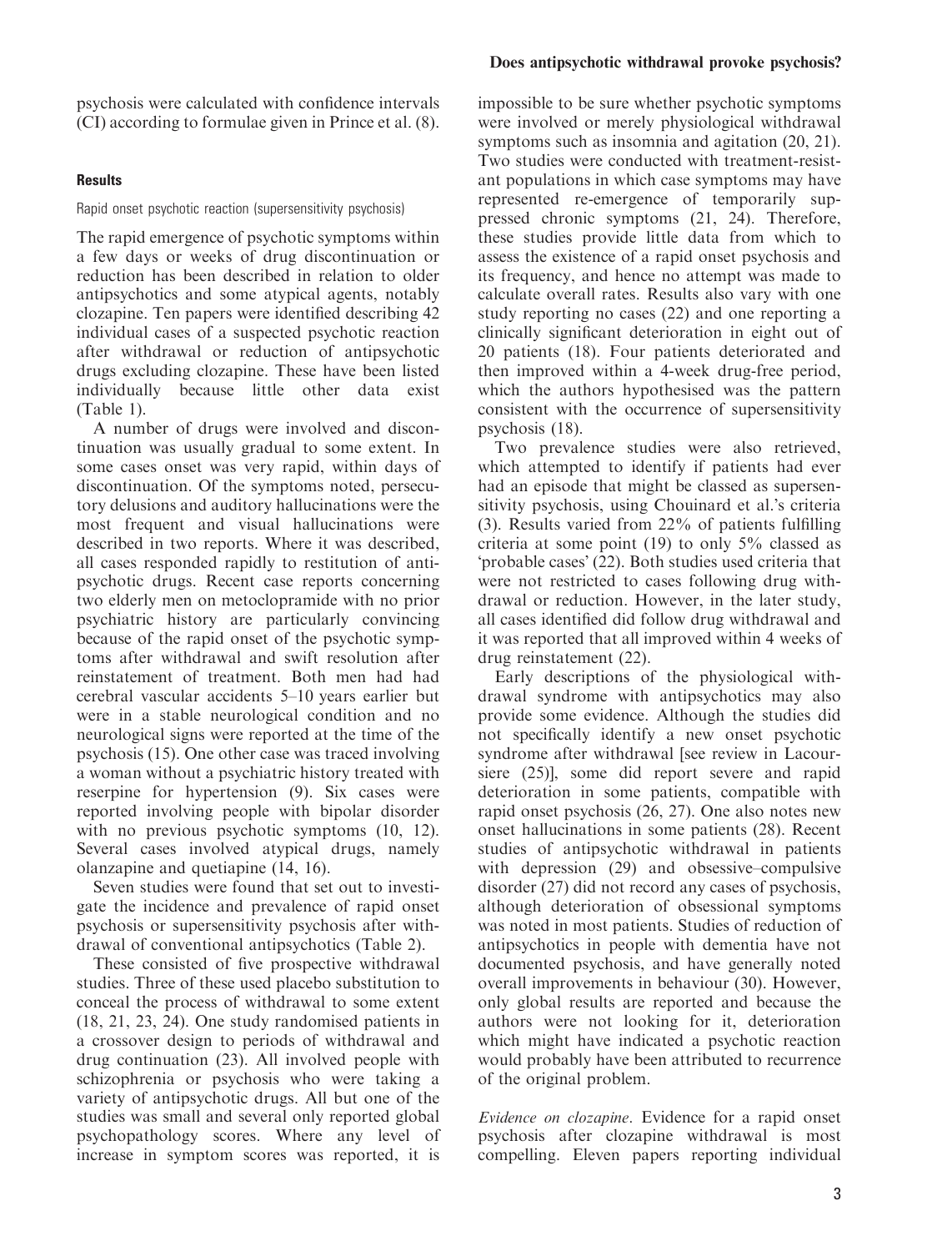| Table 1. Rapid onset psychosis case studies (excluding clozapine) |                                                                     |                                                                     |                |                                                             |                                          |                                                                                                                                                               |                                                                                                                       |
|-------------------------------------------------------------------|---------------------------------------------------------------------|---------------------------------------------------------------------|----------------|-------------------------------------------------------------|------------------------------------------|---------------------------------------------------------------------------------------------------------------------------------------------------------------|-----------------------------------------------------------------------------------------------------------------------|
| Study                                                             | Patient group                                                       | Ξ<br>И                                                              | $\overline{C}$ | Timing of onset of symptoms<br>after drug withdrawal        | Rate of withdrawal                       | Symptoms                                                                                                                                                      | Outcome                                                                                                               |
| Chouinard and Jones (1980) (3)                                    | Schizophrenia                                                       | Depot fluphenazine<br>and others<br>$\approx$                       |                | 'Immediate' onset at end of<br>injection interval           | Gradual (depot)                          | Suspiciousness, delusions and<br>hallucinations                                                                                                               | Improved with increased antipsychotic dose                                                                            |
| Kent and Wilber (1982) (9)                                        | No psychiatric history                                              | Reserpine                                                           |                | Within 3 days                                               | Abrupt                                   | pressure of speech, visual hallucinations<br>New onset euphoria, sleeplessness,                                                                               | Symptoms resolved within 1 week of<br>reserpine being resumed                                                         |
| Witschy et al. (1984) (10)                                        | Bipolar disorder                                                    | 1 Fluphenazine                                                      |                | Within 3 days                                               | Gradual                                  | New onset paranoia and disconnected<br>thoughts                                                                                                               | fluphenazine. Subsequently withdrawn<br>Resolved within 48 h of restarting<br>successfully more gradually             |
| Kahne (1989) (11)                                                 | Psychosis                                                           | Haloperidol                                                         |                | Within 1 week                                               | Gradual                                  | Grandiosity, delusions and tangentiality.<br>Symptoms not clearly new                                                                                         | Responded within a week to reinstatement<br>of medication. Subsequently successfully<br>withdrawn even more gradually |
| Steiner et al. (1990) (12)                                        | Bipolar disorder                                                    | Fluspiraline, pimozide and Not specified<br>others unspecified<br>5 |                |                                                             | Gradual                                  | hallucinations and paranoid ideation<br>New onset auditory and visual                                                                                         | Resolution of symptoms after antipsychotics<br>reintroduced                                                           |
| Chouinard (1991) (13)                                             | Schizophrenia                                                       | Various drugs<br>$\supseteq$                                        |                | 3 months for depot<br>Within 6 weeks for<br>oral and within | Not given                                | Not reported                                                                                                                                                  | Not reported                                                                                                          |
| Llorca et al. (2001) (14)                                         | Schizophrenia                                                       | Olanzapine<br>$\infty$                                              |                | Within 48 h                                                 | Sudden in two,<br>not reported<br>in one | Two had mania and grandiose delusions,<br>persecutory delusions. Symptoms not<br>one had auditory hallucinations and<br>clearly new                           | Two improved within a week with restitution<br>of antipsychotics. One improved but<br>no timescale given              |
| Lu et al. (2002) (15)                                             | No psychiatric history                                              | (prescribed for nausea)<br>Metoclopramide<br>$\sim$                 |                | Within 3 days                                               | Abrupt in one, not<br>reported in other  | hallucinations, persecutory delusions<br>New onset auditory and visual                                                                                        | Improved rapidly on starting antipsychotics.<br>Subsequently withdrawn gradually<br>without recurrence                |
| Margolese et al. (2002) (16)<br>Femandez et al. (2005) (17)       | Parkinson's disease with<br>drug-induced psychosis<br>Schizophrenia | Four quetiapine,<br>one clozapine<br>Quetiapine<br>4<br>LO          |                | Within 2 weeks to 2 months<br>Within 6 weeks                | Not reported<br>Gradual                  | (previously had benign visual hallucinations)<br>namely auditory hallucinations and<br>Three had new onset symptoms,<br>persecutory delusions<br>Not reported | Not reported<br>Not reported                                                                                          |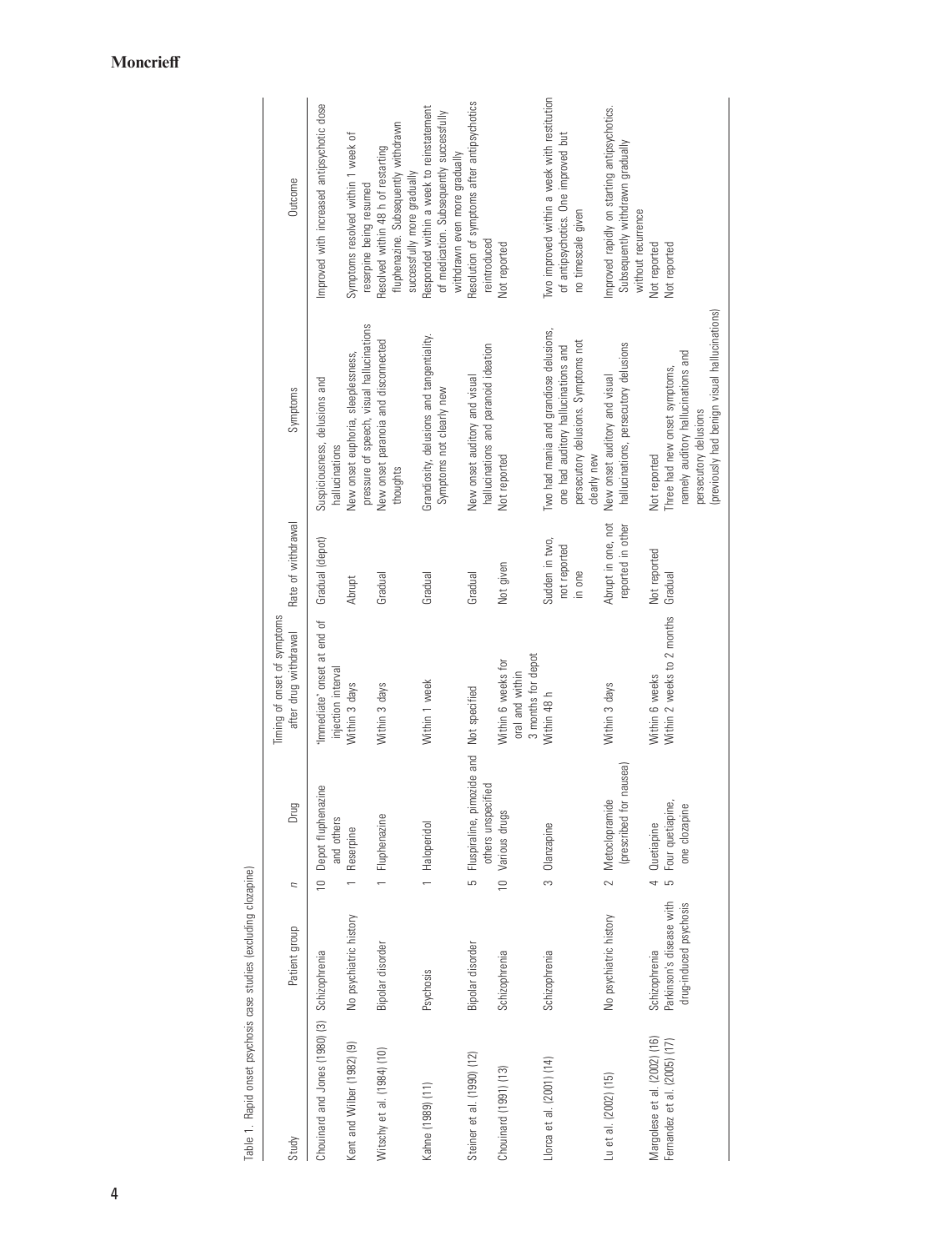| Table 2. Rapid onset psychosis withdrawal and prevalence studies with conventional antipsychotics |  |  |
|---------------------------------------------------------------------------------------------------|--|--|
|---------------------------------------------------------------------------------------------------|--|--|

| Study                                  | Design                                                                 | $\eta$                                                         | Onset                                                        | Rate of withdrawal                         | Results                                                                                                                                                                                           |
|----------------------------------------|------------------------------------------------------------------------|----------------------------------------------------------------|--------------------------------------------------------------|--------------------------------------------|---------------------------------------------------------------------------------------------------------------------------------------------------------------------------------------------------|
| Weinberger et al.<br>$(1981)$ $(18)$   | Prospective withdrawal<br>study with placebo substitution              | 20                                                             | Deterioration<br>occurred within<br>2 weeks                  | Abrupt<br>$(2-3$ days in<br>most subjects) | Eight patients deteriorated ( $>40\%$<br>increase in BPRS scores), four<br>deteriorated and then improved                                                                                         |
| Chouinard et al.<br>$(1986)$ $(19)$    | Retrospective prevalence study                                         | 227                                                            | Within 6 weeks for<br>oral medication.<br>3 months for depot | Varied                                     | Fifty (22%) fitted criteria for<br>supersensitivity psychosis (3)                                                                                                                                 |
| Diamond and Borison<br>$(1986)$ $(20)$ | Prospective withdrawal study                                           | 11                                                             | Within 5 days                                                | Gradual                                    | Increase in RPRS scores of $>20\%$ in<br>two of seven patients withdrawn from<br>thioridazine. Four patients withdrawn<br>from haloperidol showed overall<br>significant increase in BPRS scores. |
| Borison et al.<br>$(1988)$ $(21)$      | Prospective withdrawal study                                           | 13 (treatment-resistant<br>patients, all on<br>chlorpromazine) | Within 14 days                                               | Abrupt                                     | No overall statistically significant<br>difference between scores before and<br>after withdrawal. Eight patients show<br>any deterioration in BPRS scores                                         |
| Hunt et al. (1988) (22)                | Retrospective prevalence study                                         | 256                                                            | Within 6 weeks<br>for oral medication.<br>3 months for depot | Varied                                     | Twelve (5%) classed as probable cases<br>of supersensitivity psychosis (3)                                                                                                                        |
| Singh et al.<br>$(1990)$ $(23)$        | Prospective withdrawal crossover 10<br>study with placebo substitution |                                                                | Within 2 weeks                                               | Abrupt                                     | No overall statistically significant<br>difference in BPRS ratings before and<br>after withdrawal                                                                                                 |
| Apud et al.<br>$(2003)$ $(24)$         | Prospective withdrawal<br>study with placebo<br>substitution           | 118 treatment-resistant Within 4 weeks<br>patients             |                                                              | Not reported                               | Overall statistically significant worsening<br>of BPRS behavioural symptoms, verbal<br>symptoms, paranoia, deficit symptoms<br>and mannerisms                                                     |

BPRS, Brief Psychiatric Rating Scale.

cases were found. These have not been detailed as several withdrawal studies with prospective or retrospective follow-up were also identified, several of which also described symptom profiles (Table 3). None of these used placebo substitution to conceal withdrawal but some studies involved switching to other medication (31, 32). One randomised patients to olanzapine or placebo substitution (33).

Again, it is difficult to interpret results that only detail any increase in symptoms on a rating scale (21) and many studies, as to be expected, were conducted with treatment-resistant patients. The studies show widely varying prevalence rates, but overall suggest that a rapid onset psychosis occurs in a proportion of patients after clozapine withdrawal. In the large withdrawal study and randomised controlled trial of olanzapine substitution, increase in at least one psychotic symptom occurred in 25% of patients withdrawn rapidly from clozapine to placebo compared with 11% of patients switched to olanzapine (33). In all, 8% patients had a full-blown psychotic episode. However, it is not specified whether patients were treatment resistant or not. The data from treatment responsive patients presented by Meltzer et al. (34) are also convincing, especially in view of the fact that the protocol had to be changed to allow the administration of concomitant antipsychotics during the withdrawal phase because of the unexpected frequency of psychotic symptoms. The

low rates found by Shiovitz et al. (31) may be because of the fact that subjects were only taking clozapine as part of pharmacokinetic studies for 28 days at a relatively low dose (200 mg daily) and the patient's previous antipsychotic was restarted after 2 days. Several studies described that severity of psychopathology after clozapine withdrawal exceeded that recorded prior to clozapine initiation (20, 21, 34).

Tentative overall incidence rates were calculated including only studies where a clinical diagnosis was made. There were 46 possible cases recorded in 229 patients, giving an overall incidence rate of 20.1% (CI: 14.9–25.3%). Within 7 days or shorter periods of observation, there were 18 possible cases among 136 patients giving an incidence rate of 13.2% (CI: 7.5–18.9%). There were 15 possible cases among 74 treatment-resistant patients giving a rate of  $20.3\%$  (CI: 11.1–29.4%), although this figure is subject to the reservations about diagnosing a rapid onset psychosis in treatment-resistant populations. The only study providing a clinical diagnosis in treatment responsive patients found a very high incidence of  $68.4\%$  (CI:  $47.5-89.3\%$ ) but the sample was small and CI wide (34).

Symptoms described are numerous but paranoid delusions, hallucinations and hostility are consistently reported and these are also described in case studies (33, 35, 36). Onset after abrupt discontinuation was reported to be typically within 24–48 h (33).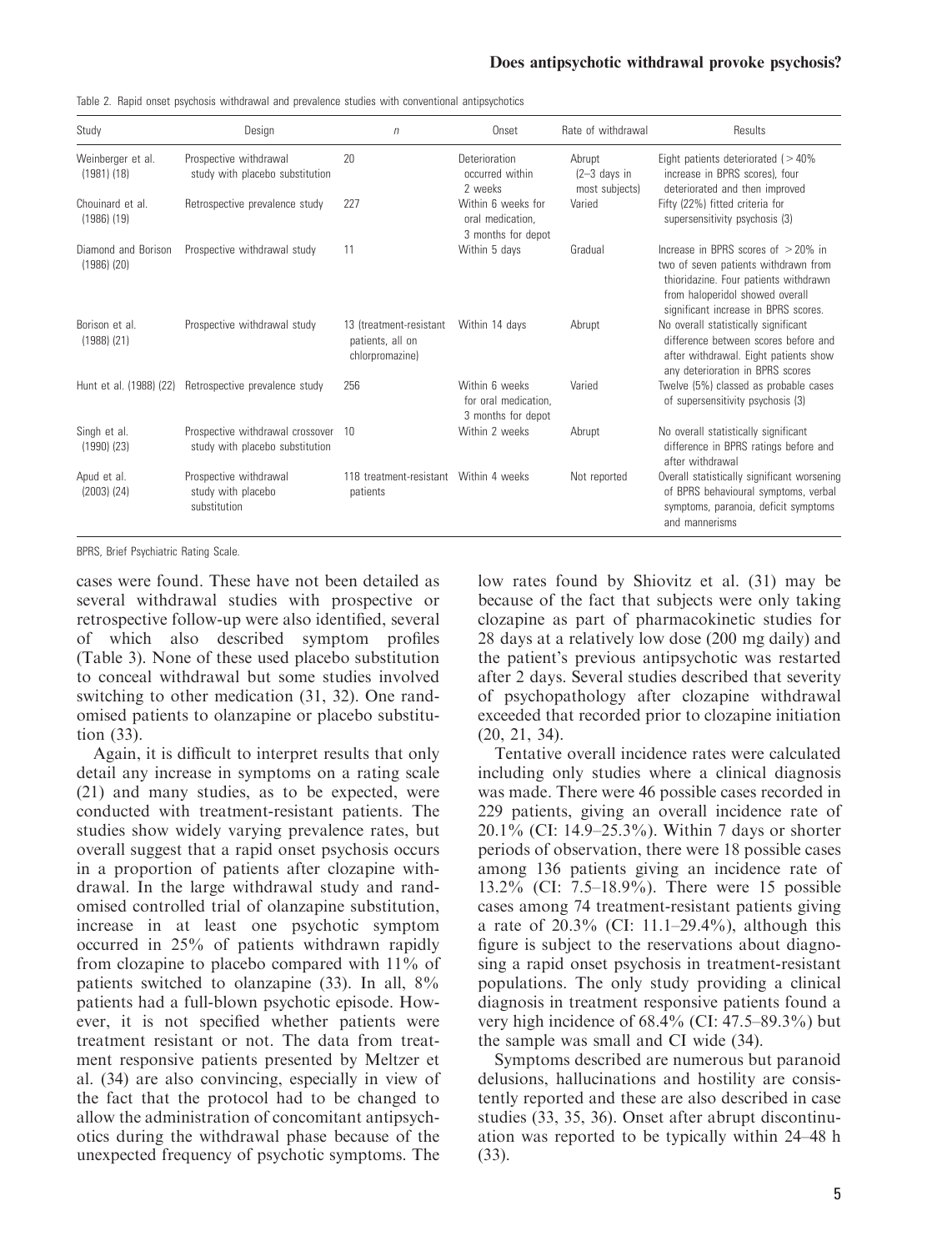| Study                           | Design                                                                                                                                                             | Number of patients                                                          | Onset                             | withdrawal<br>Speed of  | Outcome                                                                                                                                                                                                                                                                                       | Symptoms                                                                                                      |
|---------------------------------|--------------------------------------------------------------------------------------------------------------------------------------------------------------------|-----------------------------------------------------------------------------|-----------------------------------|-------------------------|-----------------------------------------------------------------------------------------------------------------------------------------------------------------------------------------------------------------------------------------------------------------------------------------------|---------------------------------------------------------------------------------------------------------------|
| Diamond and Borison (1986) (20) | Prospective withdrawal study                                                                                                                                       | Iwelve stable chronic schizophre-<br>nia                                    | Within 7 days                     | Abrupt                  | six patients scores were statisti-<br>worsening of BPRS scores. For<br>cally significantly worse than<br>Four patients showed $>$ 20%<br>preclozapine scores                                                                                                                                  | Not reported                                                                                                  |
| Borison et al. (1988) (21)      | Prospective withdrawal studies                                                                                                                                     | Twelve treatment responsive<br>Fourteen treatment resistant<br>patients     | Within 14 days                    | Abrupt                  | cally significant increase in BPRS<br>increase on BPRS. They had sta-<br>scores compared with scores on<br>Nine patients showed statisti-<br>BPRS scores after withdrawal<br>compared with preclozapine<br>tistically significantly higher<br>Six patients showed some<br>clozapine<br>scores | Not reported                                                                                                  |
| Meltzer et al. (1996) (34)      | Retrospective study of naturalistic withdrawal<br>with other antipsychotics during withdrawal<br>Some patients received treatment<br>Prospective withdrawal study. | Nineteen treatment responsive<br>Sixty-four treatment resistant<br>patients | Within 14 days                    | 3 weeks<br>Abrupt       | chotic episode (clinical diagnosis<br>Ten patients developed a psy-<br>psychotic symptoms (clinical<br>Thirteen patients developed<br>of relapse)<br>diagnosis).                                                                                                                              | tions and disorganised thinking<br>visual and olfactory hallucina-<br>Paranoid delusions, auditory,           |
| Shiovitz et al. (1996) (31)     | Prospective switch from clozapine to<br>previous neuroleptic treatment<br>(with 2 days gap)                                                                        | treatment-resistant schizophrenia<br>Thirty treatment responsive and        | Within 7 days                     | Abrupt                  | One developed psychotic episode<br>(clinical diagnosis)                                                                                                                                                                                                                                       | tion and agitation. Took 63 days<br>hallucinations, grandiosity, ela-<br>Aggression, auditory<br>to stabilise |
| Still et al. (1996) (32)        | Prospective switch from clozapine<br>to risperidone                                                                                                                | Ten treatment-resistant<br>schizophrenia                                    | First assessment at<br>6 weeks    | Tapered over<br>10 days | significant' worsening of symp-<br>Five patients had 'clinically<br>toms                                                                                                                                                                                                                      | <b>Vot reported</b>                                                                                           |
| Tollefson et al. (1999) (33)    | RCT of placebo vs. olanzapine substitution<br>for clozapine discontinuation                                                                                        | One hundred and six schizophrenia                                           | Three to five days<br>observation | Abrupt                  | Seventeen patients had increase<br>of at least one psychotic symp-<br>tom. Nine had full psychotic<br>episode (clinical diagnosis)                                                                                                                                                            | hallucinations, hostility and<br>Paranoia, delusions,<br>agitation                                            |

RCT, randomised-controlled trial; BPRS, Brief Psychiatric Rating Scale.

RCT, randomised-controlled trial; BPRS, Brief Psychiatric Rating Scale.

Table 3. Clozapine withdrawal studies Table 3. Clozapine withdrawal studies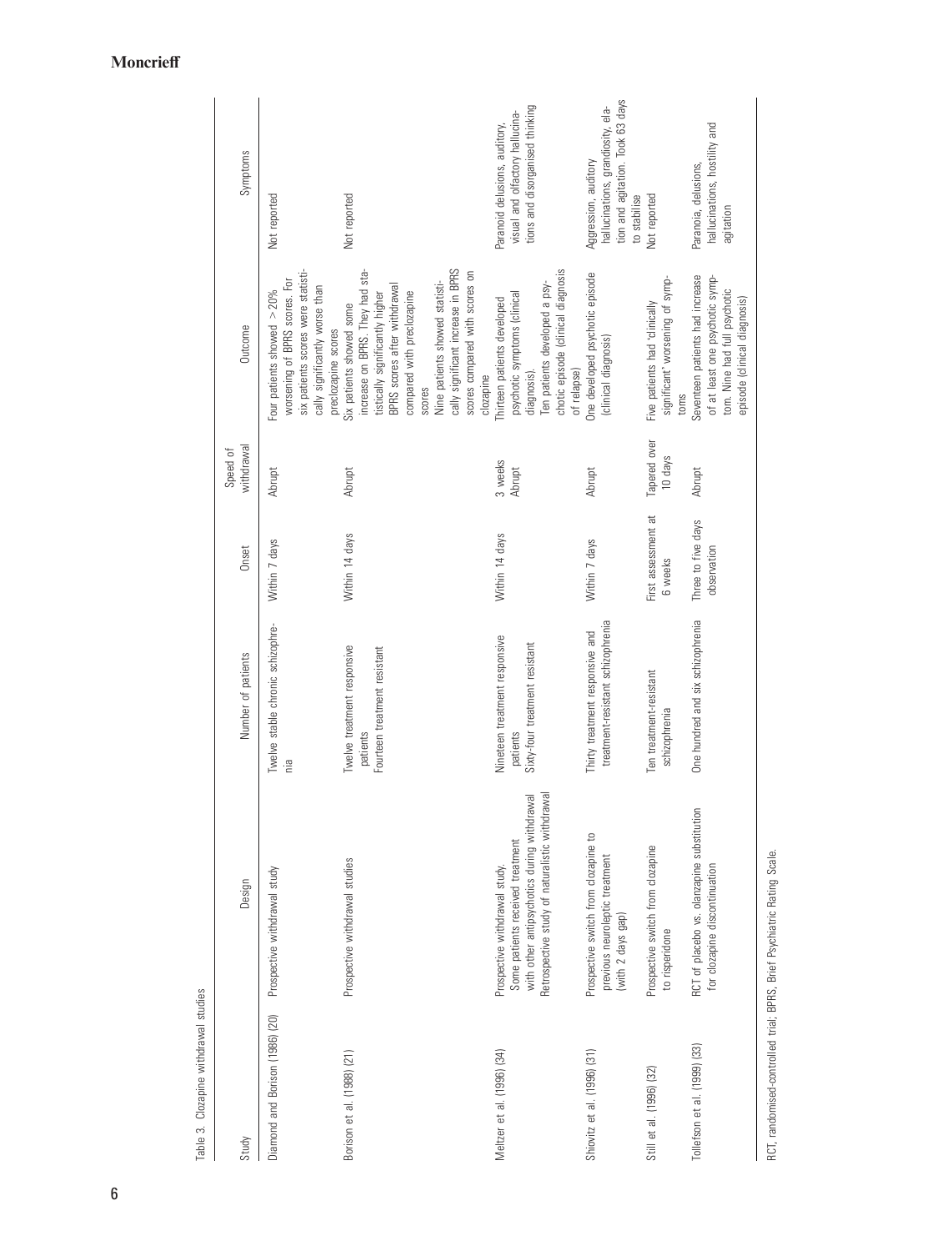Mechanism of rapid onset psychosis. Animal studies have shown that chronic administration of antipsychotic drugs induces dopamine receptor changes that result in increased behavioural sensitivity to dopamine mimetic drugs (37). Positive Emission Tomography studies confirm that humans also show increased dopamine, receptor binding after long-term antipsychotic drug use (38), and this is thought to play a role in the development of tardive dyskinesia (37). However, the association with psychosis has been little investigated in humans or animals. One small study with 12 schizophrenic patients did not show increased psychotic symptoms with amphetamine administration after pimozide withdrawal compared with amphetamine administration in a previous drug-free state, although this drug-free state was only 3–7 weeks after withdrawal of previous antipsychotic treatment (39). In addition, proposed associations with other presumed manifestations of dopamine supersensitivity such as tardive dyskinesia and prolactin elevation have not been consistently demonstrated (4, 24). Supersensitivity of cholinergic, serotonergic and GABAergic systems (40) have also been suggested and multiple system involvement and interaction has been proposed (41).

Chouninard and Jones (3) first proposed that supersensitivity psychosis would be most readily provoked by drugs with short half-lives such as metoclopramide, a suggestion supported by recent case reports (15). Other drugs in this class such as sulpiride and amisulpiride also have relatively short half-lives (although not as short as clozapine's) and may therefore also be particularly potent for this reaction. Baldessarini et al. (42) have suggested that the effects of clozapine could be attributable to its short half-life, especially its rapid elimination from brain tissue. It has also been proposed that the loose attachment of clozapine to  $D<sub>2</sub>$  receptors and rapid detachment from them after withdrawal are relevant and this would also apply to quetiapine (43).

Is rapid onset psychosis a relapse or a new phenomenum? Symptom profiles of psychoses related to older antipsychotic and clozapine withdrawal appear fairly consistent with each other and consistent with descriptions of stimulant psychoses (44), suggesting it may be a new onset phenomenum provoked by withdrawal, at least in some cases. The rapid resolution of symptoms frequently reported on reinstitution of treatment would also support this possibility. However, the symptoms reported are common and there has been no systematic comparison with symptoms in previous episodes or in other acutely psychotic patients.

#### Does antipsychotic withdrawal provoke psychosis?

Case reports in people without psychiatric histories and descriptions of new onset symptoms in psychiatric patients also suggest that it is a new phenomenum. However, the paucity of such reports and the fact that research with some other diagnostic groups is negative suggests that it is probably rare other than with clozapine. The timing of the onset of the psychosis for clozapine is consistent with it being a manifestation of the withdrawal process itself and it coincides with the timing of the somatic discontinuation syndrome (40). The relation between onset and physiological withdrawal is less clear for other drugs on current evidence.

#### Discontinuation-induced relapse

The idea that withdrawal of long-term psychiatric medication might provoke or bring forward a relapse of an underlying disorder has been proposed in a separate body of literature. This suggestion has been made in relation to both antipsychotics and lithium and is based on three strands of evidence: i) The observation that the increased incidence of relapse following drug withdrawal is concentrated in the first few months and tails off thereafter. The contention is that if drug withdrawal was simply revealing the natural history of the underlying condition then the proportion relapsing would be constant. ii) The observation that the rate of relapse is reduced after gradual drug discontinuation compared with abrupt discontinuation. iii) There are some studies of bipolar disorder that demonstrate that the rate of recurrence after lithium withdrawal exceeds the rate of episodes prior to initiation of lithium therapy (45, 46).

It is now generally accepted that lithium discontinuation increases the risk of relapse of bipolar disorder above the risk associated with the natural history of the condition (1, 47).

Evidence identified relating to antipsychotic withdrawal consisted of two meta-analyses and some individual withdrawal studies that provided data on relapse rates over time. Both meta-analyses included data from prospective uncontrolled withdrawal studies and randomised-controlled trials comparing placebo substitution with drug continuation. They both showed that excess risk of relapse was concentrated in the first few months after discontinuation (6, 48). In one, based on 66 discontinuation studies involving 4365 patients with schizophrenia (6, 48), 50% of patients relapsed within the first 3 months, with little additional risk thereafter (5). In 28 studies using randomised or matched controls, risks in patients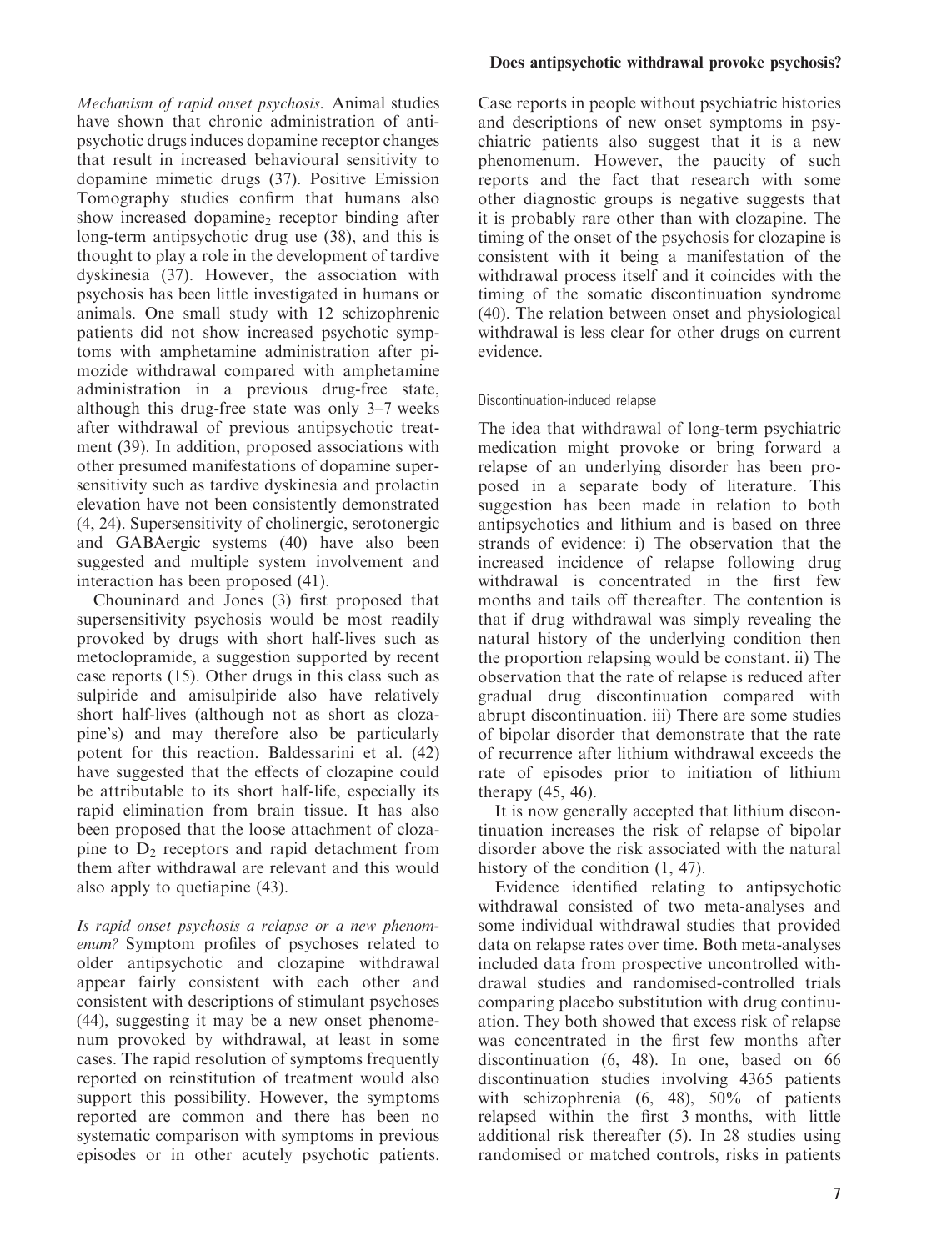whose drugs were discontinued appeared to converge over time with risks in patients whose medication was maintained (6). A subsequent meta-analysis of data from 1210 patients from 13 studies, mostly blinded randomised-controlled trials, found 25% relapse risk within 10 weeks of abrupt discontinuation and 50% risk within 30 weeks. Few further relapses occurred after 6 months after discontinuation. In all 54% patients relapsed in the first year after discontinuation compared with a further 2% in the following year (48). Comparison of abrupt vs. gradual discontinuation across studies showed only weak and non-statistically significant differences. However, comparison within three blinded-randomised withdrawal studies based on 107 patients did reveal substantial and statistically significant differences with 32% of patients withdrawn gradually relapsing in 6 months compared with 65% of patients withdrawn abruptly.

In contrast, Davis and Andriukaitis (49) found constant rates of relapse at different follow-up points in three placebo controlled-randomised withdrawal studies, although two of these lasted less than six months. A recent follow-up study of 53 recent onset patients with schizophrenia showed a constant incident rate of relapse after drug withdrawal over an 18-month period for both minor signs of relapse and hospitalisation. However, withdrawal was gradual and medication was re-instated rapidly after minor increases in symptoms (7). Another uncontrolled individual study of withdrawal from long-acting depot medications [only partially included in the Gilbert et al. (6) meta-analysis] showed a high incidence of relapse in the first year after withdrawal falling off sharply in subsequent years (50).

The failure of intermittent antipsychotic regimes may be further evidence of withdrawal-related relapse (51). Recent evidence suggests that first episode patients have lower relapse rates than multiple episode patients under targeted treatment (52). Withdrawal-related relapse may partly account for the poorer outcome in the multiple episode group, whose exposure to antipsychotics is likely to have been more prolonged.

Suggested mechanisms. Explanations for increased risk of relapse of a mental condition after drug withdrawal have focused on the concept of 'pharmacodynamic stress' and overlap with explanations for withdrawal syndromes and rapid onset psychosis. The idea is that pharmacodynamic adaptations to long-term treatment may act as a stressor when no longer opposed by treatment (48). Gradual discontinuation is less problematic because brain

changes have time to revert to normal. Dopamine receptor supersensitivity has been suggested as one such possible adaptation (48). The fact that excess risk of relapse lasts for months after discontinuation might appear to contradict this hypothesis. Alternatively, it might suggest that adaptations persist. Animal studies confirm that repeat dosing prolongs adaptive responses (53), but the effects of years of treatment have not and probably could not be studied in animals. Psychological mechanisms have not been discussed in the literature but might also be relevant. There is often an intense anxiety about stopping or even reducing long-term medication, which may increase vulnerability to relapse. This may plausibly combine with pharmacodynamic mechanisms, with removal of effects of antipsychotic drugs increasing anxiety still further.

# **Discussion**

The existence of psychiatric disorders caused by withdrawal of psychiatric drugs is difficult to investigate. Technically, there is the problem of distinguishing the natural history of the underlying disorder from effects related to drug withdrawal. Ethically, it is difficult to justify experimental studies involving rapid discontinuation of drugs and the understandable tendency to re-establish drug treatment rapidly with even minor increases in psychopathology obscures the natural history of events after withdrawal. Although Chouinard and Jones (3) tried to draw up diagnostic criteria, such as onset within 6 weeks and suggested that symptoms might be new or more severe, existing studies have generally failed to draw comparisons with prior psychopathology and timing of reactions is not always clear. Withdrawal studies have mostly been uncontrolled and only a few have attempted to blind participants or observers by use of placebo substitution. Research has also been complicated by the concept of supersensitivity psychosis as it elides a proposed clinical syndrome with a presumed mechanism, neither of which has been established. Research on withdrawal-induced relapse relies heavily on meta-analytic reviews with the associated problems of heterogeneity, data selection and varying quality of the original data. Relapse rates may have been inflated by use of broad criteria.

Despite these difficulties, the implications of a possible relation between drug discontinuation and occurrence of psychosis mean that existing research needs to be considered carefully. Although there is greater difficulty demonstrating a new onset condition in treatment-resistant patients, the rapidity and consistency of the reaction has convinced many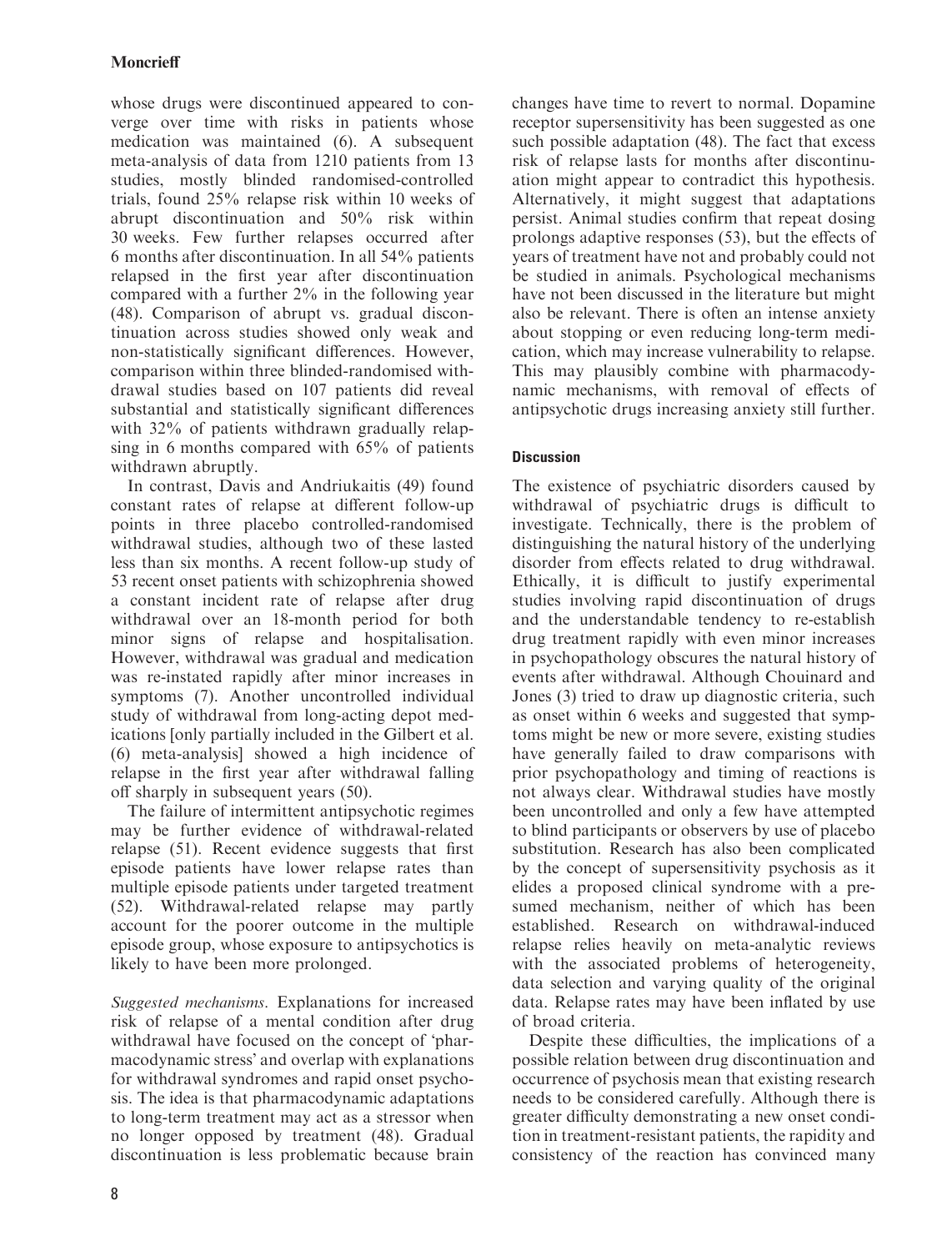commentators that clozapine withdrawal induces a rapid onset psychotic reaction (54). Current evidence suggests an overall incidence of around 20%, but rates may be higher with longer follow-up and in treatment responsive patients. The symptom profile is consistent with that described in research on older antipsychotics. It is more difficult to be sure whether this syndrome occurs after withdrawal of other antipsychotic drugs. Withdrawal studies are difficult to interpret but some convincing case descriptions suggest that it may occur with some other drugs at least. It may also have been missed if its onset is less rapid than that associated with clozapine withdrawal. Current evidence seems to suggest, on balance, that it is a manifestation of drug withdrawal, rather than a withdrawal-induced re-emergence of an underlying illness, at least in some cases. Data on mechanisms are sparse. Although dopamine supersensitivity has been assumed to be involved, there is little direct evidence for this. A short half-life may be an important factor in the potency of clozapine for causing a psychotic reaction after withdrawal, or it may simply increase the visibility of the reaction.

Evidence from some meta-analyses of withdrawal studies suggests that withdrawal of neuroleptic drugs may increase the risk of relapse of a schizophrenic illness above the risk associated with the underlying illness. However, evidence from individual studies is contradictory and a withdrawal-related rapid onset psychotic reaction might account for some of the early excess of episodes. Alternatively, the same mechanisms may plausibly give rise to both a new onset withdrawal psychosis and an increased risk of relapse of a preexisting psychotic tendency.

There is an urgent need to clarify to what extent antipsychotics, including clozapine, induce rapid onset psychosis and whether risk of relapse is increased by withdrawal. Further controlled prospective trials of drug withdrawal are needed with careful description of emergent disorders and comparison with previous episodes. Criteria for the timing of rapid onset psychosis need to be developed for different drugs in association with further research into the mechanism for this reaction, including associations with half-lives of different drugs. The course of events after treatment of an acute discontinuation-related disorder needs to be charted.

#### Implications for research on efficacy of long-term treatment

It has been suggested that research evaluating the efficacy of maintenance drug treatment may be confounded by adverse effects associated with

#### Does antipsychotic withdrawal provoke psychosis?

discontinuation (48). Trials start with subjects who have been stabilised on drug treatment and one group is then randomised to have that medication withdrawn, usually fairly rapidly, and replaced by placebo. Hence a comparison with patients who continue on drug treatment reflects the difficulties of stopping treatment as well as the possible superiority of that treatment. Rapid onset psychosis or increased risk of relapse after withdrawal may increase the relapse rate in the placebo group, leading to an overestimate of the benefits of maintenance treatment. Gradual discontinuation schedules may help with this problem. However, what research really needs to address is whether outcomes for patients withdrawn from antipsychotic drugs are worse in the long term if acute treatment is given for early episodes, which may be discontinuation-related, without reinstating longterm treatment.

#### Clinical implications

It is important to acknowledge that despite possible adverse outcomes, some people do successfully stop antipsychotic drugs. In the metaanalysis by Viguera et al. (48) over 40% of patients did not relapse after 2 years even with abrupt discontinuation, although most other estimates of survival are lower. Clinicians should therefore be willing to help patients who request to reduce or stop their drugs. However, both parties need to be aware of the possibility that this process of withdrawal or reduction may itself provoke psychotic symptoms. This occurrence should not simply be taken as confirmation of the need for long-term treatment, although it may need treatment in its own right. Gradual reduction may reduce risk, but there is a need to develop and evaluate interventions for morbidity associated with drug withdrawal. Psychological interventions might be useful and/or temporary use of medication. A brief randomised trial showed that diazepam and fluphenazine were more successful than placebo in preventing exacerbation in patients who became symptomatic after antipsychotic withdrawal (55).

The possible risks associated with drug withdrawal suggest that more consideration should be given to not starting long-term drug treatment in the first place in some psychotic patients, especially as it is uncertain that all patients require long-term treatment (56). It would also be useful to re-examine the efficacy of targeted treatment in the light of knowledge about discontinuation effects and results of a trial with first episode patients are awaited (57).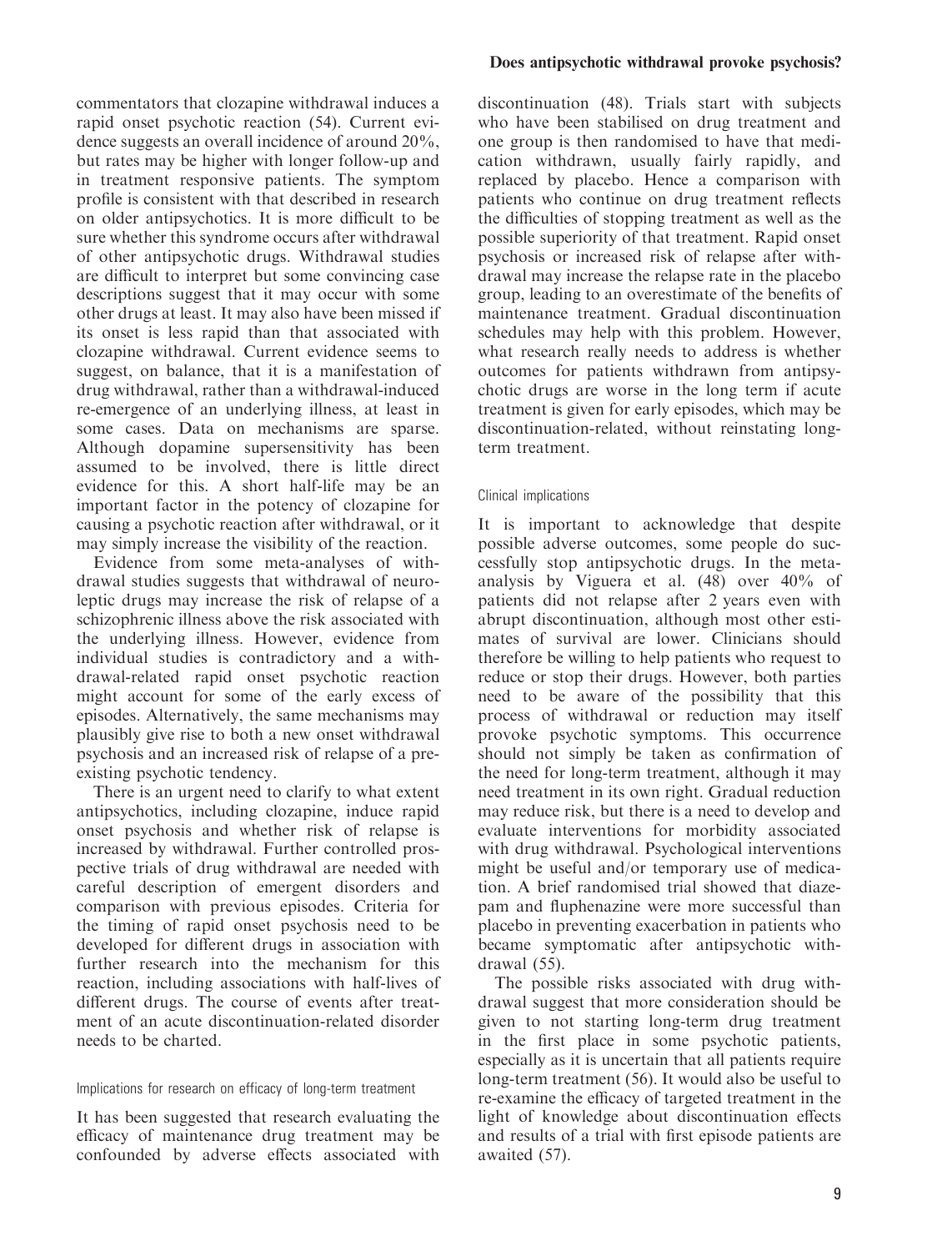### **Moncrieff**

In conclusion, there is evidence to suggest that the process of discontinuation of some antipsychotic drugs may precipitate the new onset or relapse of psychotic episodes. Whereas psychotic deterioration following withdrawal of antipsychotic drugs has traditionally been taken as evidence of the chronicity of the underlying condition, this evidence suggests that some recurrent episodes of psychosis may be iatrogenic. Clinicians may therefore want to re-evaluate the benefits of long-term treatment in some patients. There is an urgent need for research to clarify the risks. Strategies to manage withdrawal-related conditions that attempt to avoid the resumption of long-term treatment should be developed both to facilitate patient choice and to reduce the unnecessary exposure to drugs.

#### Acknowledgements

I would like to thank Professor Ross Baldessarini and Dr Philip Thomas for helpful comments on earlier drafts of this paper.

#### References

- 1. Franks MA, Macritchie KAN, Young AH. The consequences of suddenly stopping psychotropic medication in bipolar disorder. Bipolar Disorders 2005;4:11–17.
- 2. Davis KL, Rosenberg GS. Is there a limbic system equivalent of tardive dyskinesia? Biol Psychiatry 1979;14:699–703.
- 3. Chouinard G, Jones BD. Neuroleptic-induced supersensitivity psychosis: clinical and pharmacologic characteristics. Am J Psychiatry 1980;137:16–21.
- 4. Kirkpatrick B, Alphs L, Buchanan RW. The concept of supersensitivity psychosis. J Nerv Ment Dis 1992;180: 265–270.
- 5. Baldessarini RJ, Viguera AC. Neuroleptic withdrawal in schizophrenic patients. Arch Gen Psychiatry 1995;52:189– 192.
- 6. Gilbert PL, Harris MJ, McAdams LA, Jeste DV. Neuroleptic withdrawal in schizophrenic patients. A review of the literature. Arch Gen Psychiatry 1995;52:173–188.
- 7. Gitlin M, Nuechterlein K, Subotnik KL et al. Clinical outcome following neuroleptic discontinuation in patients with remitted recent-onset schizophrenia. Am J Psychiatry 2001;158:1835–1842.
- 8. PRINCE M, STEWART R, FORD T, HOTOPF M (eds). Practical psychiatric epidemiology. Oxford: Oxford University Press, 2003.
- 9. Kent TA, Wilber RD. Reserpine withdrawal psychosis: the possible role of denervation supersensitivity of receptors. J Nerv Ment Dis 1982;170:502–504.
- 10. WITSCHY JK, MALONE GL, HOLDEN LD. Psychosis after neuroleptic withdrawal in a manic-depressive patient. Am J Psychiatry 1984;141:105–106.
- 11. Kahne GJ. Rebound psychoses following the discontinuation of a high potency neuroleptic. Can J Psychiatry 1989;34:227–229.
- 12. STEINER W, LAPORTA M, CHOUINARD G. Neuroleptic-induced supersensitivity psychosis in patients with bipolar affective disorder. Acta Psychiatr Scand 1990;81:437–40.
- 13. CHOUINARD G. Severe cases of neuroleptic-induced supersensitivity psychosis. Diagnostic criteria for the disorder and its treatment. Schizophr Res 1991;5:21–33.
- 14. Llorca PM, Vaiva G, Lancon C. Supersensitivity psychosis in patients with schizophrenia after sudden olanzapine withdrawal. Can J Psychiatry 2001;46:87–88.
- 15. Lu ML, Pan JJ, Teng HW, Su KP, Shen WW. Metoclopramide-induced supersensitivity psychosis. Ann Pharmacother 2002;36:1387–1390.
- 16. Margolese HC, Chouinard G, Beauclair L, Belanger MC. Therapeutic tolerance and rebound psychosis during quetiapine maintenance monotherapy in patients with schizophrenia and schizoaffective disorder. J Clin Psychopharmacol 2002;22:347–352.
- 17. Fernandez HH, Trieschmann ME, Okun MS. Rebound psychosis: effect of discontinuation of antipsychotics in Parkinson's disease. Mov Disord 2005;20:104–105.
- 18. Weinberger DR, Bigelow LB, Klein ST, Wyatt RJ. Drug withdrawal in chronic schizophrenic patients: in search of neuroleptic-induced supersensitivity psychosis. J Clin Psychopharmacol 1981;1:120–123.
- 19. Chouinard G, Annable L, Ross-Chouinard A. Supersensitivity psychosis and tardive dyskinesia: a survey in schizophrenic outpatients. Psychopharmacol Bull 1986;22:891–896.
- 20. Diamond BI, Borison RL. Basic and clinical studies of neuroleptic-induced supersensitivity psychosis and dyskinesia. Psychopharmacol Bull 1986;22:900–905.
- 21. Borison RL, Diamond BI, Sinha D, Gupta RP, Ajiboye PA. Clozapine withdrawal rebound psychosis. Psychopharmacol Bull 1988;24:260–263.
- 22. Hunt JI, Singh H, Simpson GM. Neuroleptic-induced supersensitivity psychosis: retrospective study of schizophrenic inpatients. J Clin Psychiatry 1988;49:258–261.
- 23. Singh H, Hunt JI, Vitiello B, Simpson GM. Neuroleptic withdrawal in patients meeting criteria for supersensitivity psychosis. J Clin Psychiatry 1990;51:319–321.
- 24. Apud JA, Egan MF, Wyatt RJ. Neuroleptic withdrawal in treatment-resistant patients with schizophrenia: tardive dyskinesia is not associated with supersensitive psychosis. Schizophr Res 2003;63:151–160.
- 25. Lacoursiere R. Medical effects of abrupt withdrawal of neuroleptic therapy. JAMA 1976;240:109.
- 26. Brooks GW. Withdrawal from neuroleptic drugs. Am J Psychiatry 1959;115:931–932.
- 27. MAINA G, ALBERT U, ZIERO S, BOGETTO F. Antipsychotic augmentation for treatment resistant obsessive-compulsive disorder: what if antipsychotic is discontinued? Int Clin Psychopharmacol 2003;18:23–28.
- 28. Judah LN, Josephs ZM, Murphree OD. Results of simultaneous abrupt withdrawal of ataraxics in 500 chronic psychotic patients. Am J Psychiatry 1961;118:156–158.
- 29. Mortimer AM, Martin M, Wheeler Vega JA, Tyson PJ. Conventional antipsychotic prescription in unipolar depression, II: withdrawing conventional antipsychotics in unipolar, nonpsychotic patients. J Clin Psychiatry 2003;64:668–672.
- 30. van Reekum R,Clarke D,Conn D et al. A randomized, placebocontrolled trial of the discontinuation of long-term antipsychotics in dementia. Int Psychogeriatr 2002;14:197–210.
- 31. Shiovitz TM, Welke TL, Tigel PD et al. Cholinergic rebound and rapid onset psychosis following abrupt clozapine withdrawal. Schizophr Bull 1996;22:591–595.
- 32. Still DJ, Dorson PG, Crismon ML, Pousson C. Effects of switching inpatients with treatment-resistant schizophrenia from clozapine to risperidone. Psychiatr Serv 1996;47:1382–1384.